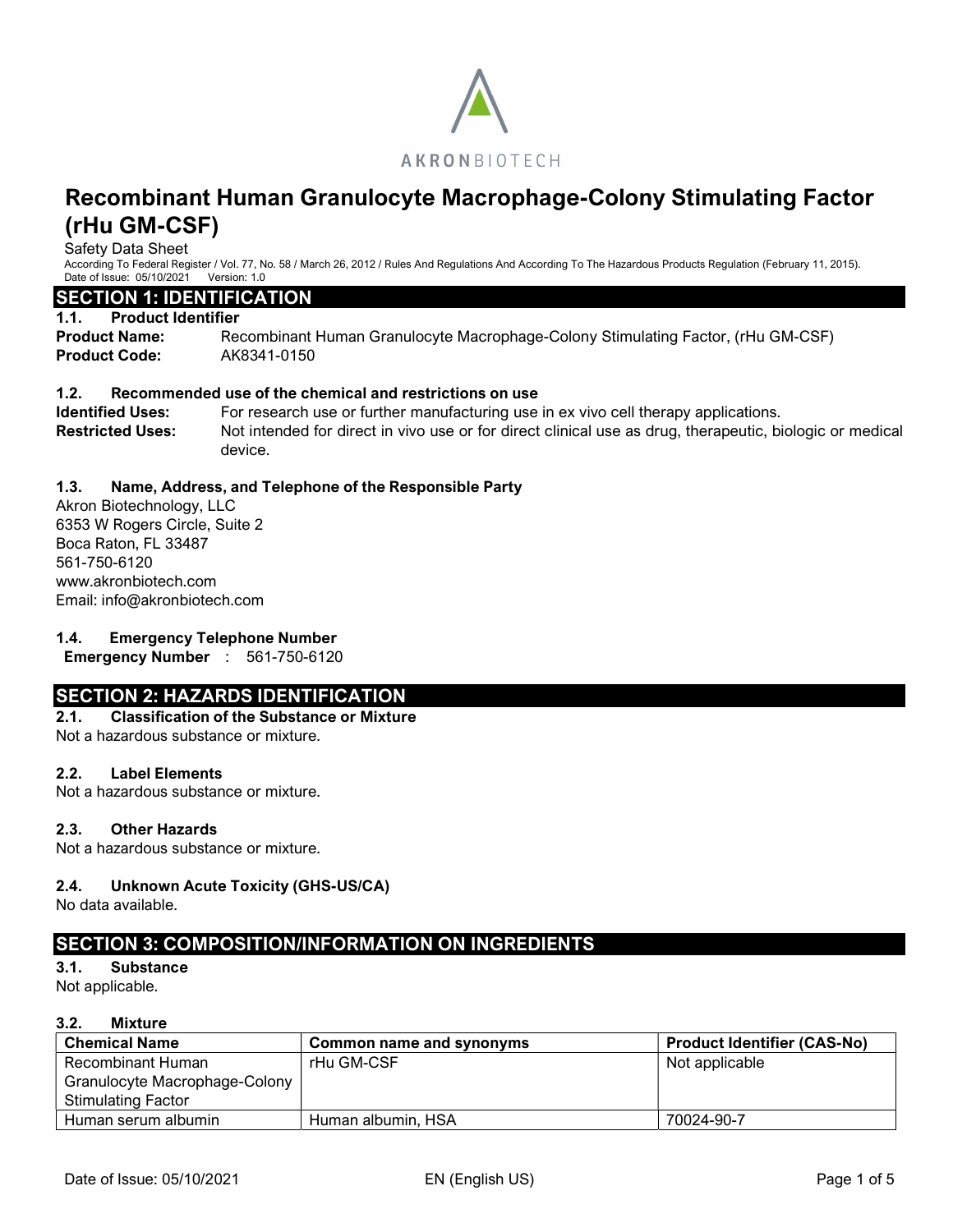Safety Data Sheet

According To Federal Register / Vol. 77, No. 58 / March 26, 2012 / Rules And Regulations And According To The Hazardous Products Regulation (February 11, 2015).

| Citric acid         | 2-hydroxypropane-1,2,3-tricarboxylic acid; Citric   77-92-9                                                  |            |
|---------------------|--------------------------------------------------------------------------------------------------------------|------------|
|                     | acid, anhydrous                                                                                              |            |
| Mannitol            | Mannite                                                                                                      | 69-65-8    |
| Disodium phosphate  | Disodium<br>Anhydrous<br>phosphate;<br>hydrogen<br>Sodium<br>hydrogen<br>phosphate;<br>disodium<br>phosphate | 7558-79-4  |
| Polyethylene glycol | PEG; Polyethylene oxide                                                                                      | 25322-68-3 |

# SECTION 4: FIRST AID MEASURES

#### 4.1. Description of First-aid Measures

#### Inhalation:

Not expected to be an inhalation hazard under anticipated conditions of normal use of this material. Seek medical advice if necessary.

#### Skin Contact:

Remove contaminated clothing. Rinse affected area with water for at least 5 minutes. Obtain medical attention if irritation develops or persists.

#### Eye Contact:

Rinse cautiously with water for at least 15 minutes. Remove contact lenses, if present and easy to do. Continue rinsing. Obtain medical attention if irritation develops or persists.

#### Ingestion:

Rinse mouth with water. Do NOT induce vomiting. Obtain medical attention.

#### 4.2. Most Important Symptoms and Effects Both Acute and Delayed

Not applicable.

#### 4.3. Indication of Any Immediate Medical Attention and Special Treatment Needed

Not applicable.

# SECTION 5: FIRE-FIGHTING MEASURES

## 5.1. Extinguishing Media

Unsuitable extinguishing media: No data available.

Suitable extinguishing media: Use water spray, alcohol-resistant foam, dry chemical or carbon dioxide.

### 5.2. Special Hazards Arising From the Substance or Mixture

No data available.

### 5.3. Advice for Firefighters

Standard procedure for chemical fires.

# SECTION 6: ACCIDENTAL RELEASE MEASURES

#### 6.1. Personal Precautions, Protective Equipment and Emergency Procedures

Ensure adequate ventilation. Always wear recommended Personal Protective Equipment. See Section 8 for more detail.

### 6.2. Environmental Precautions

Do not let product enter drains. Discharge into the environment must be avoided.

# 6.3. Methods and Materials for Containment and Cleaning Up

Soak up liquid components with inert absorbent material.

# 6.4. Reference to Other Sections

See Section 8 for exposure controls and personal protection and Section 13 for disposal considerations.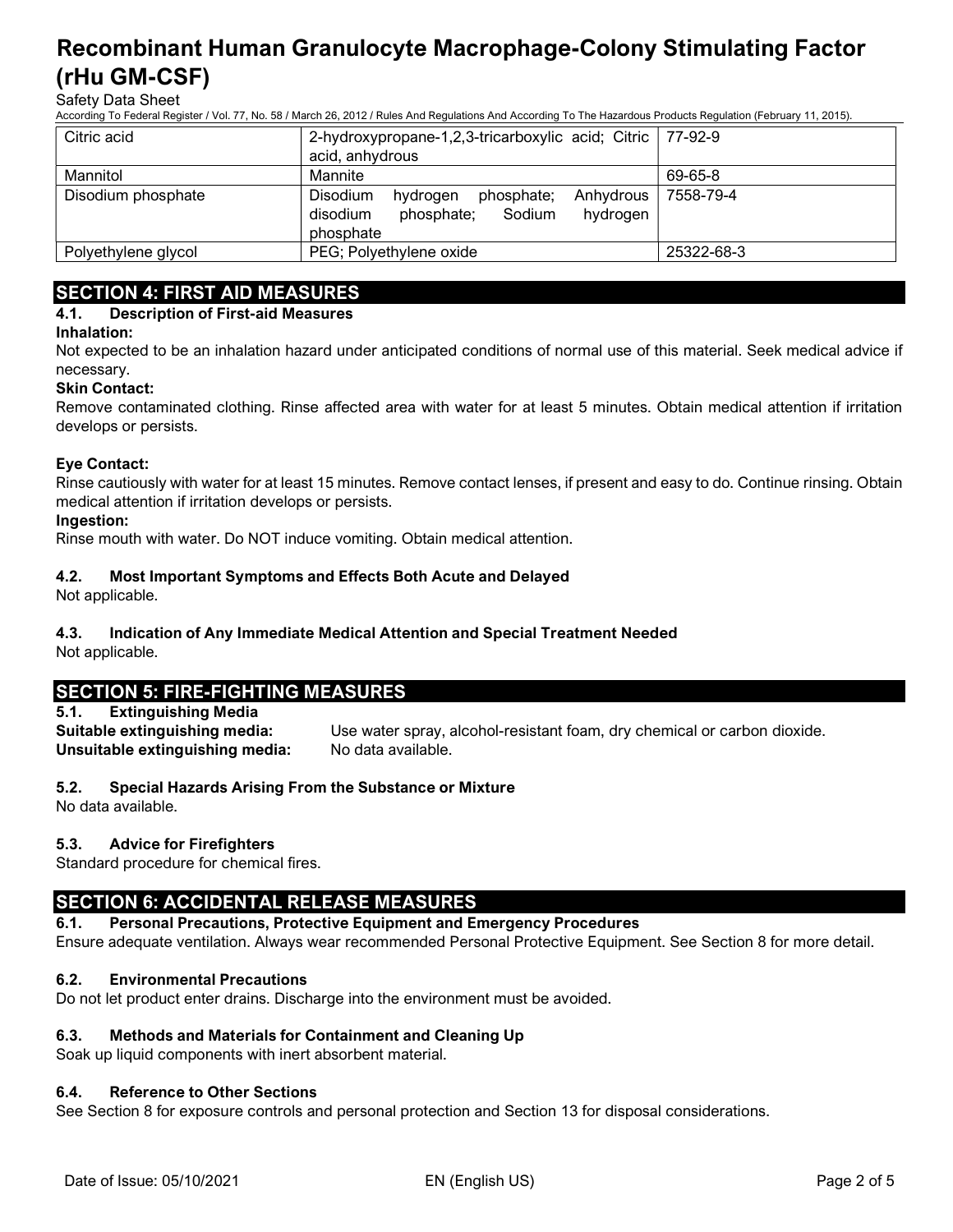Safety Data Sheet

According To Federal Register / Vol. 77, No. 58 / March 26, 2012 / Rules And Regulations And According To The Hazardous Products Regulation (February 11, 2015).

#### SECTION 7: HANDLING AND STORAGE

#### 7.1. Precautions for Safe Handling

Use appropriate personal protective equipment (PPE). Avoid contact with skin and eyes.

#### 7.2. Conditions for Safe Storage, Including Any Incompatibilities

Keep container tightly closed in a dry, well-ventilated place and at a temperature of 2-8°C.

#### 7.3. Specific End Use(s)

Apart from the uses mentioned in section 1.2 no other specific uses are stipulated.

### SECTION 8: EXPOSURE CONTROLS/PERSONAL PROTECTION

#### 8.1. Control Parameters

The product contains no substances with occupational exposure limit values from the manufacturer, supplier, importer, or the appropriate advisory agency including: ACGIH (TLV), AIHA (WEEL), NIOSH (REL), OSHA (PEL), Canadian provincial governments, or the Mexican government.

#### 8.2. Exposure Controls

#### Appropriate Engineering Controls:

Emergency eye wash fountains and safety showers should be available in the immediate vicinity of any potential exposure. Ensure adequate ventilation, especially in confined areas. Handle in accordance with good industrial hygiene and safety practice.

#### Personal Protective Equipment (PPE):

#### Hand Protection:

Handle with gloves. Gloves must be inspected prior to use. Use proper glove removal technique (without touching glove's outer surface) to avoid skin contact with this product. Dispose of contaminated gloves after use in accordance with applicable laws and good laboratory practices. Wash and dry hands.

#### Eye Protection:

Use face shield, chemical goggles or safety glasses tested and approved under appropriate government standards such as NIOSH (US) or EN 166 (EU).

#### Skin and Body Protection:

The type of protective equipment must be selected according to the concentration, amount of the hazardous substance at the specific workplace and appropriate risk assessment.

#### Respiratory Protection:

Respiratory protection is not required. In case of inadequate ventilation, oxygen deficient atmosphere, or where exposure levels are not known wear approved respirators and components tested and approved under appropriate government standards such as NIOSH (US) or CEN (EU).

#### Hygiene measures:

Handle in accordance with good industrial hygiene and safety practice.

#### Environmental Exposure Controls:

Do not let product enter drains.

# SECTION 9: PHYSICAL AND CHEMICAL PROPERTIES

# 9.1. Information on Basic Physical and Chemical Properties

| Appearance | White to off-white powder, | Odor threshold               | Not available |
|------------|----------------------------|------------------------------|---------------|
|            | without foreign particles  | рH                           | Not available |
| Odor       | Not available              | Melting point/freezing point | Not available |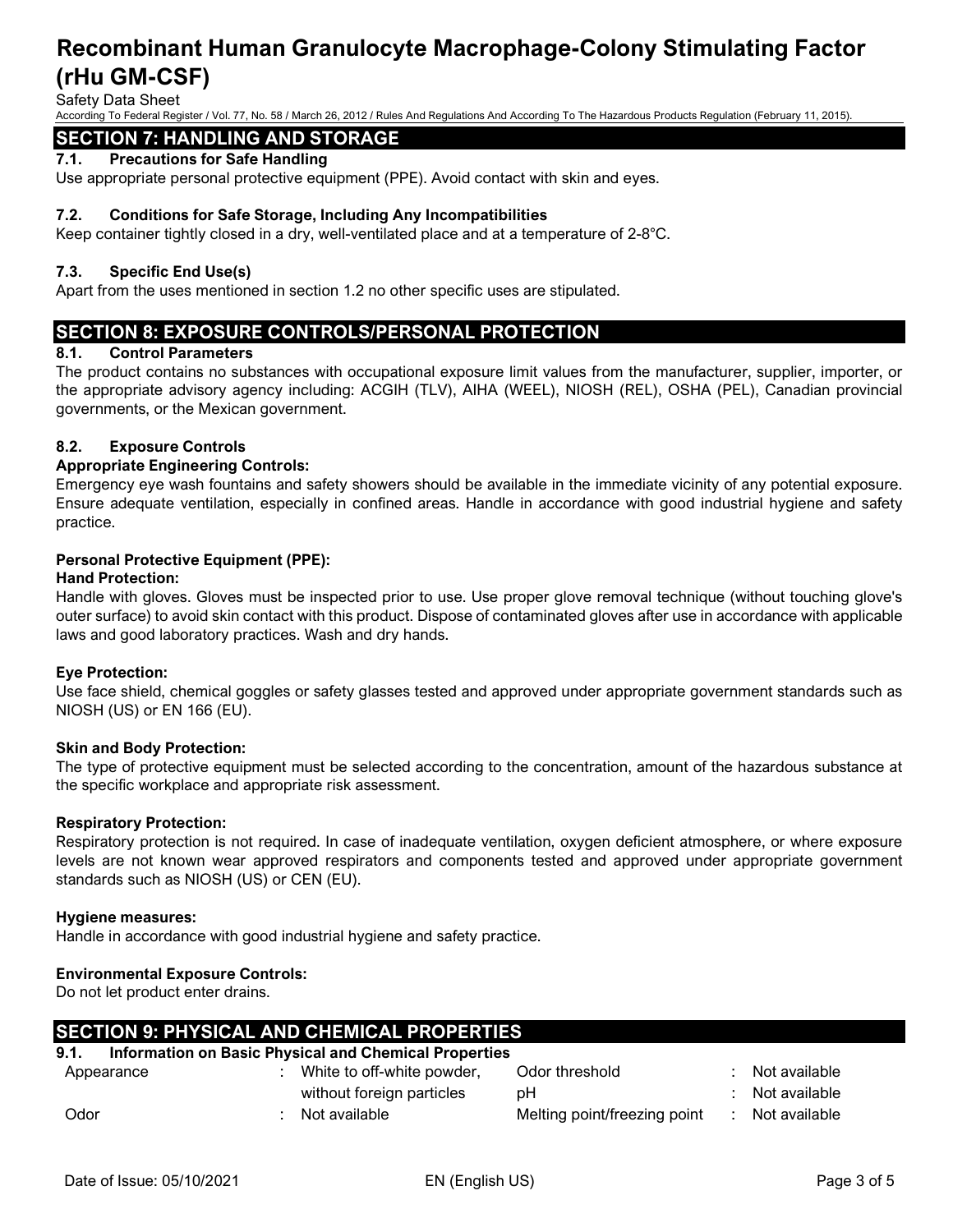Safety Data Sheet

According To Federal Register / Vol. 77, No. 58 / March 26, 2012 / Rules And Regulations And According To The Hazardous Products Regulation (February 11, 2015).

| Boiling point/boiling range | Not available | Relative vapor density at 20°C : Not available |   |                   |
|-----------------------------|---------------|------------------------------------------------|---|-------------------|
| Flash point                 | Not available | Relative density                               | ÷ | Not available     |
| Evaporation rate            | Not available | Solubility                                     | ÷ | Not available     |
| Flammability (solid, gas)   | Not available | Partition<br>coefficient:                      |   | N-: Not available |
| Lower flammable limit       | Not available | Octanol/Water                                  |   |                   |
| Upper flammable limit       | Not available | Auto-ignition temperature                      | ÷ | Not available     |
| Vapor pressure              | Not available |                                                |   |                   |

# SECTION 10: STABILITY AND REACTIVITY

10.1. Reactivity: No data available.

#### 10.2. Chemical Stability:

Stable under recommended handling and storage conditions (see Section 7).

#### 10.3. Possibility of Hazardous Reactions:

No data available.

#### 10.4. Conditions to Avoid:

No data available.

#### 10.5. Incompatible Materials:

No data available.

#### 10.6. Hazardous Decomposition Products:

Under normal conditions of storage and use, hazardous decomposition products should not be produced.

# SECTION 11: TOXICOLOGICAL INFORMATION

11.1. Information on Toxicological Effects There is no data available indicating acute toxicity.

# SECTION 12: ECOLOGICAL INFORMATION

12.1. Ecotoxicity No data available.

#### 12.2. Persistence and Degradability

No data available.

#### 12.3. Bioaccumulative Potential

No data available.

#### 12.4. Mobility in Soil

No data available.

### 12.5. Other Adverse Effects

No data available.